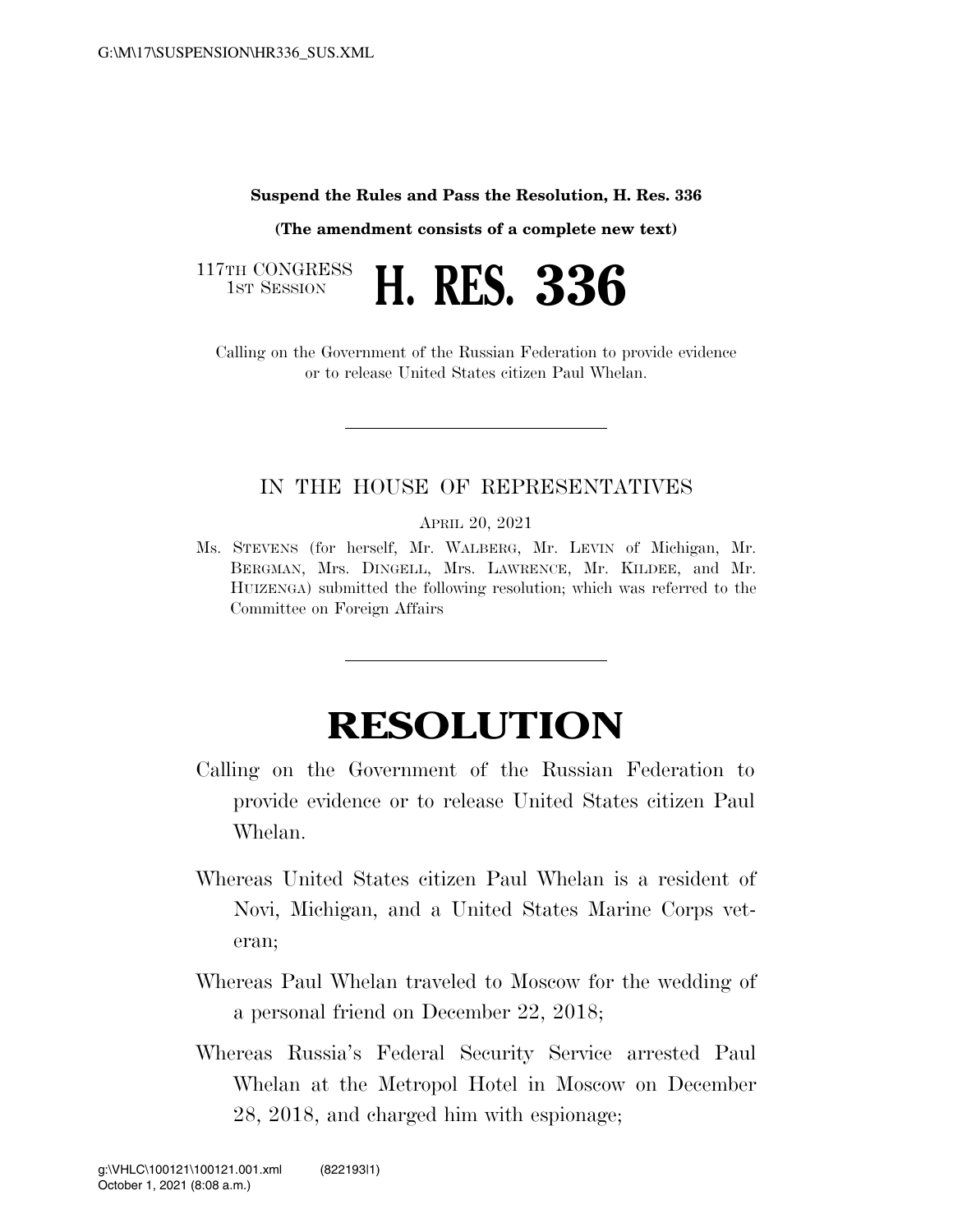- Whereas the Federal Security Service has never provided any evidence of supposed wrongdoing;
- Whereas Paul Whelan was imprisoned in Lefortovo Prison and was held there for more than 19 months after his arrest in pretrial detention;
- Whereas a Moscow court extended Paul Whelan's pretrial detention multiple times without publicly presenting justification or evidence of wrongdoing;
- Whereas even Paul Whelan's Federal Security Service-appointed lawyer, Vladimir Zherebenkov, said on May 24, 2019, ''[The Federal Security Service] always roll[s] out what they have, but in this case, we've seen nothing concrete against Whelan in five months. That means there is nothing.'';
- Whereas the then United States Ambassador to the Russian Federation, Jon Huntsman, responded on April 12, 2019, to a question about the detention of Paul Whelan, ''If the Russians have evidence, they should bring it forward. We have seen nothing. If there was a case, I think the evidence would have been brought forward by now.'';
- Whereas then Secretary of State Mike Pompeo met with Russian Foreign Minister Sergey Lavrov on May 14, 2019, and urged him to ensure United States citizens are not unjustly held abroad;
- Whereas the Kremlin has refused Paul Whelan full access to his lawyer and the so-called evidence against him;
- Whereas any evidence he has seen is in Russian, a language Paul does not read or speak;
- Whereas Lefortovo pretrial detention facility and the Ministry of Foreign Affairs refused to provide medical treatment for Paul Whelan's medical condition, despite being aware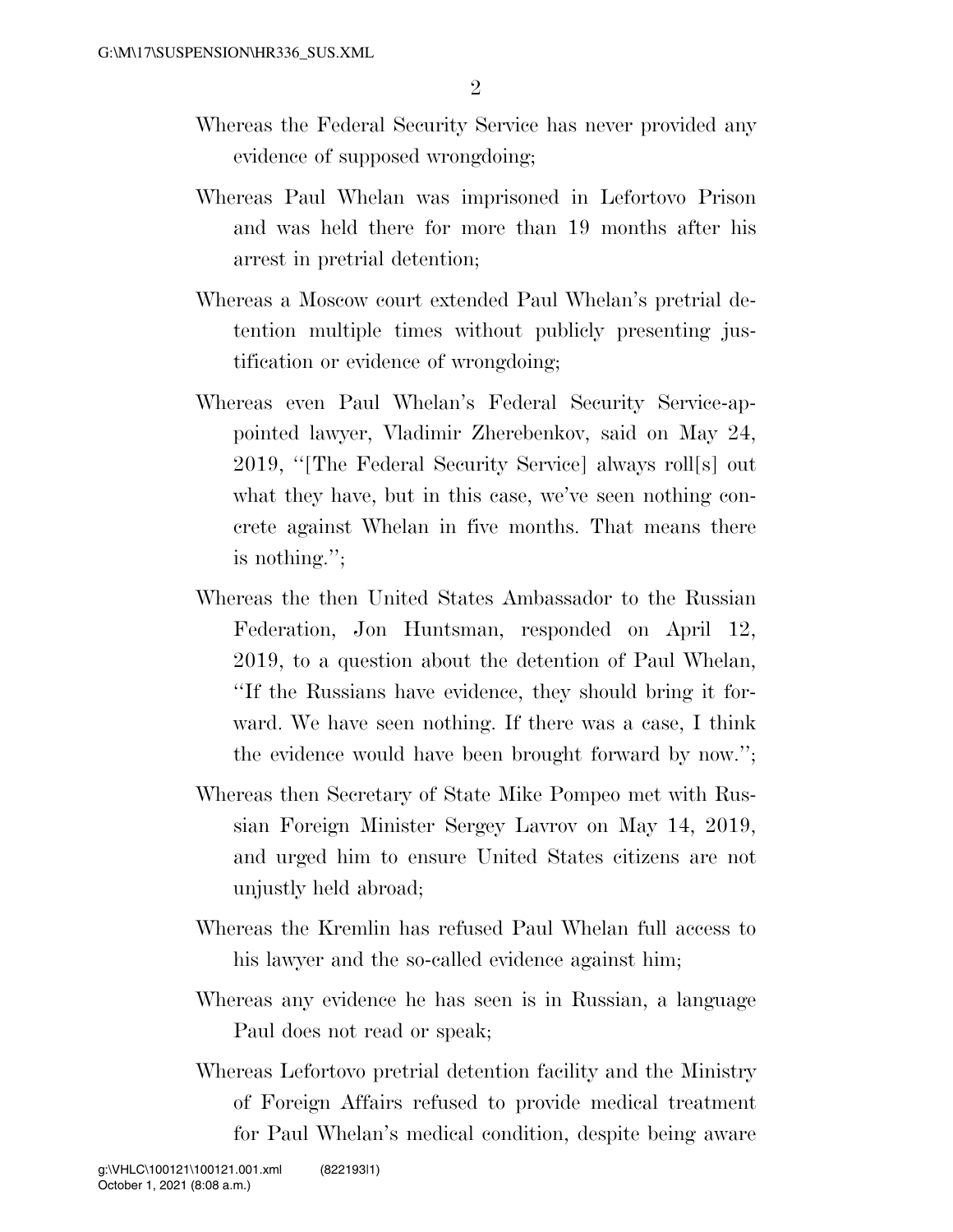of its worsening state, resulting in emergency surgery on May 29, 2020;

- Whereas Paul Whelan was wrongfully convicted on June 15, 2020, and sentenced to 16 years in a Russian labor camp by a 3-judge panel, in a trial witnessed by then United States Ambassador John Sullivan, who referred to it as ''a mockery of justice'' due to the denial of a fair trial and the exclusion of defense witnesses;
- Whereas in August 2020, on an unknown day because he was moved secretly, Paul Whelan was transferred to camp IK–17, a penal labor camp in Mordovia, where he is forced to work 6 days a week in a garment factory;
- Whereas Ambassador John Sullivan, while visiting Paul Whelan at the labor camp in Mordovia, stated that ''Russian authorities . . . have never shown the world evidence of his guilt,'' and reiterated his call that the Russian authorities correct this injustice and release Mr. Whelan; and
- Whereas Secretary of State Antony Blinken spoke with Russian Foreign Minister Sergei Lavrov on February 4, 2021, and urged him to release Americans detained in Russia, including Paul Whelan and Trevor Reed, so that they are able to return home to their families in the United States: Now, therefore, be it
	- 1 *Resolved,* That the House of Representatives—
- 2 (1) demands the Government of the Russian 3 Federation present credible evidence on the allega-4 tions against Paul Whelan or immediately release 5 him from imprisonment;